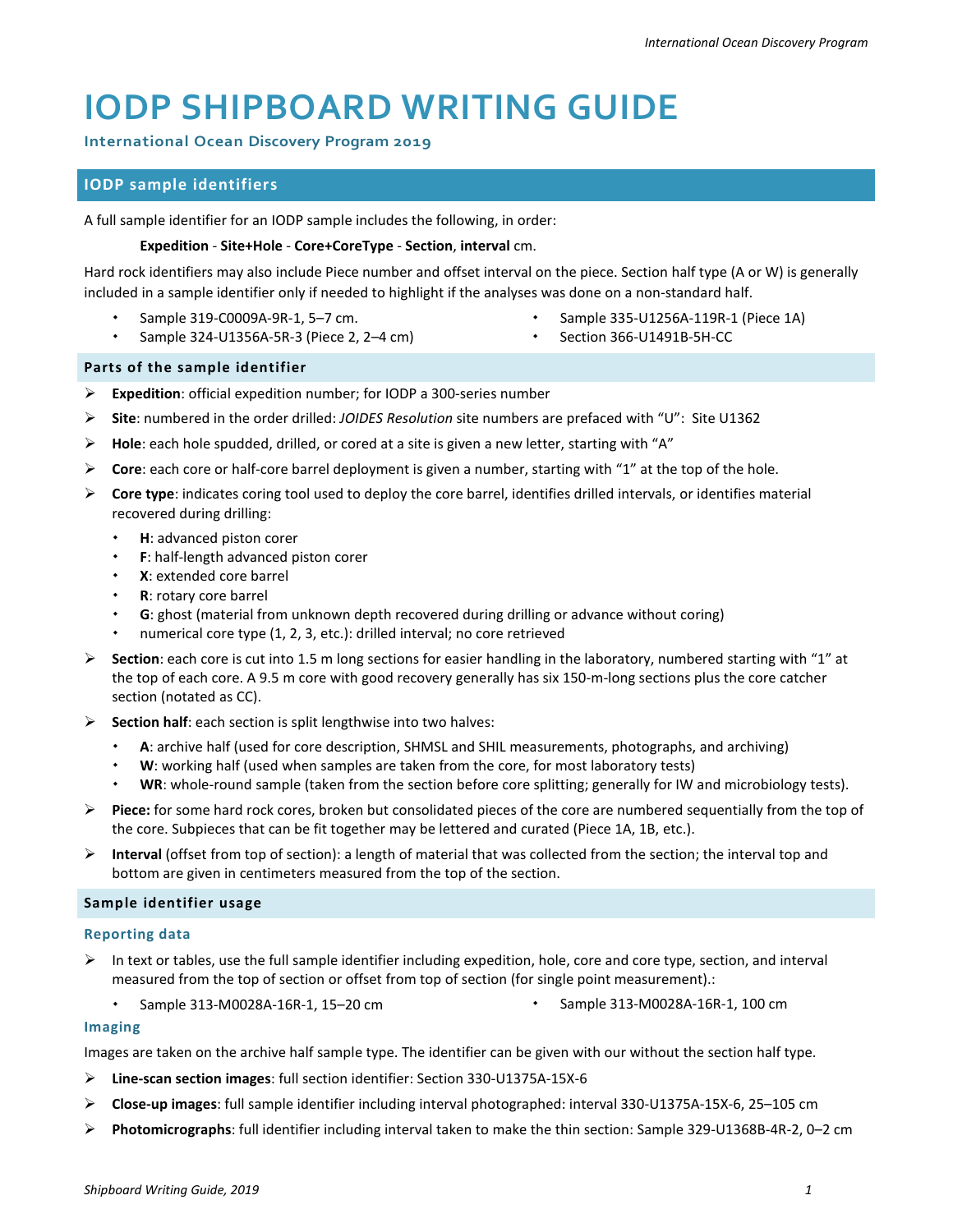#### **Text**

- Discussions of cores, sections, and samples must include Expedition, Site, and Hole: Core 325-M0051A-5R
- Sites and holes can be referenced without an accompanying expedition number: Site U1353; Hole C0004A
- Add "Site," "Hole," "Core," "Section," "Sample," or "interval" before a sample or interval identifier whenever possible in text for clarity. The first time a core, section, interval, or sample is mentioned in a paragraph, include the complete identifier:
	- Core 323-U1348B-5H
	- Section 323-U1348B-5H-1
	- Sample 324-U1352A-5H-1, 2–4 cm
- interval 324-U1352A-5H-1, 14–37 cm
- interval 324-U1352A-5H-1, 20 cm, through 10H-5, 3 cm
- $\triangleright$  Subsequent references in the same paragraph that refer to the same Hole in can be shortened to Core, Section, and interval (if clarity is retained):
	- Section 5H-1
	- Cores 5H and 10H
- Sample 5H-1, 2–4 cm
	- Sample 5H-CC
- $\triangleright$  If in the paragraph a different site or hole is mentioned, then the entire identifier, including expedition number, must be repeated to avoid confusion.

# **Depths**

- $\triangleright$  The science party should agree to use a consistent depth terminology throughout the volume, and then use this depth scale unit in text, tables, and figures.
- $\triangleright$  Common depth terminology options include the following. Define the correlation of each unit to IODP depth scale terminology in the methods chapter.
	- Depth units defined in the IODP Depth Scales document: CSF, CSF, CCSF, DSF, WSF, WMSF, DRF, etc.
	- Standard depth units: mbsf, mcd, mbrf, mbsl, etc.
- $\triangleright$  Using "m" for depth measurements is not recommended, as measurements other than length need to be expressed relative to a starting point (seafloor, sea level, rig floor, etc.) in order to be meaningful.
- See *IODP Depth Scales Terminology* for more information [\(http://www.iodp.org/policies-and-guidelines\)](http://www.iodp.org/policies-and-guidelines).

# **Capitalization**

#### **Capitalize the following**

- > "Expedition," "Site," Hole," "Core," "Section," "Sample," and "Piece" when referencing IODP material.
- Designationsthat precede a letter or numeral: Figure F5, Line XL2052, Seismic Reflector C, Lithologic UnitIV.
- $\triangleright$  Formally named water masses, currents, and underwater features: Ridge, Trough, Plateau, Basin.
- $\triangleright$  Formally defined geological events: Last Glacial Maximum, Laschamp Event, Marshall Paraconformity.
- Formally defined geological features and geologic/geographic names: Equator, Northern Hemisphere, North Pole.
- $\triangleright$  Formally defined magnetostratigraphic divisions: Chron C2n, Brunhes Chron, Jaramillo Subchron.
- Formally defined biostratigraphic divisions: Subzone NP1a, *Paralia sulcata* Zone, Zone NN12.
- $\triangleright$  Official titles of persons with or without personal names: Co-Chief Scientist, Operations Superintendent.
- $\triangleright$  First word of all bulleted or numbered list elements in vertical lists.

# **Do NOT capitalize the following**

- $\triangleright$  Structural features preceded by a proper name–plate, arc, shelf, margin: Pacific plate, Mariana arc, Cascadia margin
- $\triangleright$  Subdivisions of series/epochs or subdivisions of units of lower rank: early, middle, late/lower, middle, upper
- $\triangleright$  Genus names used as common nouns: discoasters, heterohelids
- $\triangleright$  Proper names used as measurement units: faraday, newton, pascal, tesla, watt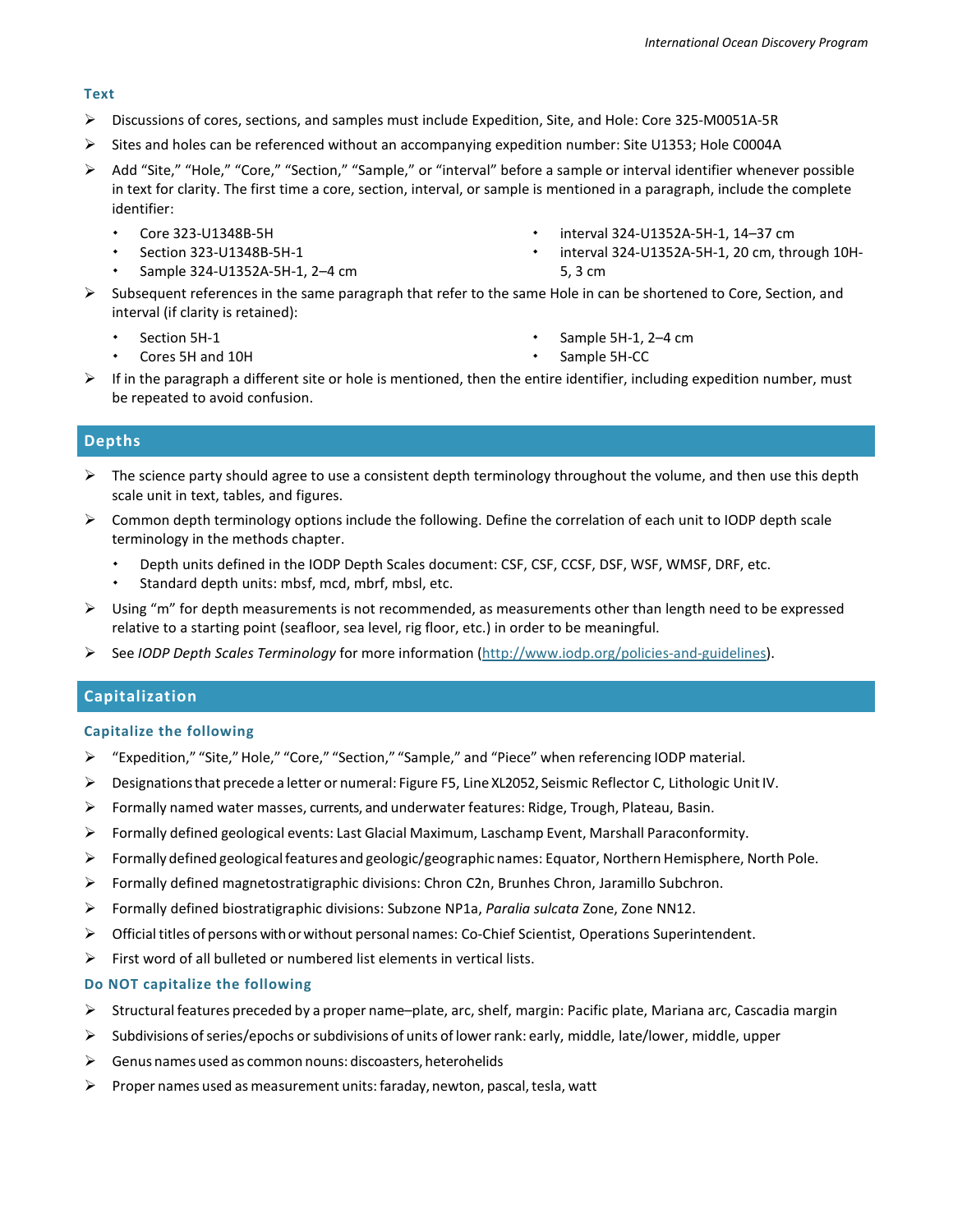## **Geologic strata/Geologic time**

- Early, middle, and late refer to geologic time or age: *sediments were dated to the early Miocene*
- Upper, middle, and lower describe location in the stratigraphic column: *Upper Pleistocene sediment contained late Pleistocene nannofossils*.
- Biozones are positional: *lower Zone NN12 assemblage*.
- Express geologic ages using units giga-annum (Ga:  $10^9$  y), mega-annum (Ma:  $10^6$  y), or kiloannum (ka:  $10^3$  y)
- Express duration of time similarly in years(Gy, My, or ky): *the Cretaceous lasted 80 My, from 144 to 65 Ma*.

#### **Units and numbers**

- Use singular forms with units: lb *not* lbs, kg *not* kgs.
- $\triangleright$  Do not use periods within or after units except at the end of a sentence: my, ky.
- E Leave a space between a numeral and a letter unit: 16 km.
- Close up the space between a numeral and a symbol unit: 34.5%, 36°C, 3.2‰, 0.2°2θ, 2σ.
- Drill pipe and BHA measurements are by industry custom in US API units. *Do not* convert BHA/pipe measurements to metric: 9⅞ inches *not* 9.875 inches.
- $\triangleright$  Follow a decimal with a zero only to represent precision: 27°C and 27.0°C are not interchangeable.
- Express numerical ranges using "from…to," "between…and," or use a dash to indicate a range: K values range 9–12 mM; K values are *between* 9 *and* 12 mM; K values are *from* 9 *to* 12 mM.
- Use molarity (M) rather than normality (N) to express solution concentrations: 6 M HNO3 *not* 6 N HNO3.

#### **Grammar**

#### **Verb tenses**

- $\triangleright$  Activities that took place during the expedition–past tense: We preserved microbiology samples for shore analysis.
- $\triangleright$  Observations and results–present tense: Ba reaches a maximum at 57.25 mbsf.
- $\triangleright$  Discussion/conclusions–present or past, consistently: We place(d) the Zone NN11/NN12 boundary in Core 52X.
- $\triangleright$  Results obtained at a specific time in the past–past tense: Howe et al. analyzed samples from Site 1134.
- $\triangleright$  Actions from an indefinite time in the past–present perfect: Several investigators have observed the same result.

#### **Collective nouns**

- $\triangleright$  A singular verb emphasizes the group: For LOI, 3–5 g of sediment was weighed into a crucible; VSP testing was suspended while a pod of whales was in the area.
- A plural verb emphasizesindividual members of the group: Fifteen samples *were* analyzed.
- "Data" is always used in a plural sense in IODP publications: NGR data *were* uniformly lower than background.

## **Tables**

- $\triangleright$  Break Microsoft Excel workbooks into separate worksheet table files; change calculated fields to text/numerical.
- $\triangleright$  Define blank spaces in data tables or designate meaning using a dash or abbreviation:  $-$ , ND (not determined), NA (not applicable or not analyzed), NM (not measured), BDL (below detection limit).
- $\triangleright$  Do not use spanned headings, as these cannot be read by text readers and do not translate well to csv.
- $\triangleright$  Check the number of significant digits reported for reasonable precision with analysis method.
- $\triangleright$  Use symbols (\*, †) to indicate meaning in tables rather than bold, italics, or color (special formatting cannot be read by text readers and will drop out of csv).
- $\triangleright$  All volume tables will be available in csv format; descriptive and non-data tables will also be typeset in the chapter.